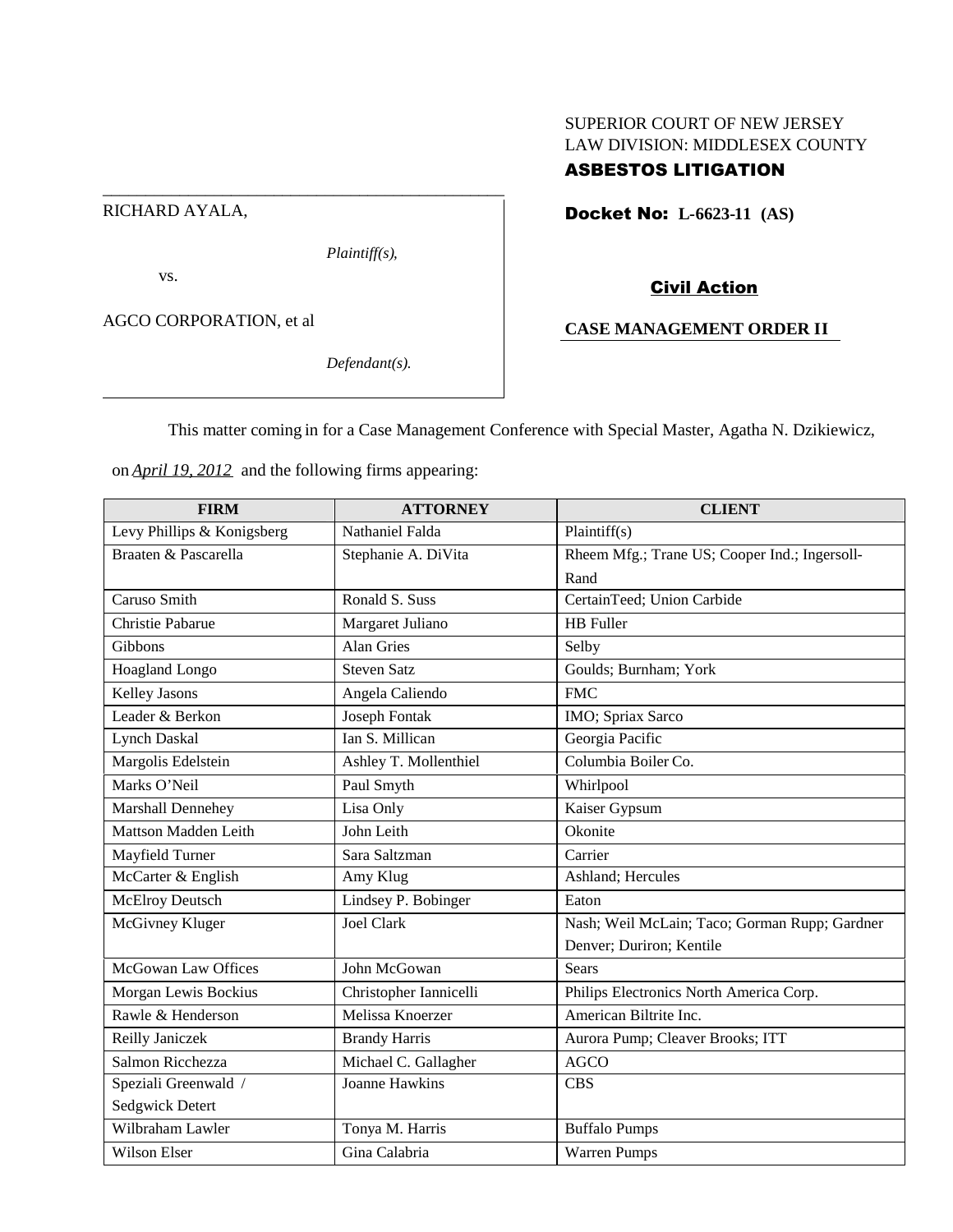IT IS on this **20th** day of **April, 2012** *effective from the conference date;*

ORDERED as follows:

Counsel receiving this Order through computerized electronic medium (E-Mail) shall be deemed by the court to have received a copy of the filed original court document. Any document served pursuant to this Order shall be deemed to be served by mail pursuant to *R*.1:5-2.

### **DISCOVERY**

| May 4, 2012   | Plaintiff shall propound supplemental interrogatories and document requests on<br>new defendants by this date.                                                                                              |
|---------------|-------------------------------------------------------------------------------------------------------------------------------------------------------------------------------------------------------------|
| June 1, 2012  | New defendants shall serve answers to supplemental interrogatories and<br>document requests by this date.                                                                                                   |
| May 4, 2012   | New defendants shall propound supplemental interrogatories and document<br>requests by this date.                                                                                                           |
| June 1, 2012  | Plaintiff shall serve answers to supplemental interrogatories and document<br>requests propounded by new defendants by this date.                                                                           |
| June 29, 2012 | Fact discovery, including depositions, shall be completed by this date. Plaintiff's<br>counsel shall contact the Special Master within one week of this deadline if all<br>fact discovery is not completed. |
| June 29, 2012 | Depositions of corporate representatives shall be completed by this date.                                                                                                                                   |

## **EARLY SETTLEMENT**

- June 8, 2012 The settlement conference previously scheduled on this date is **CANCELLED**.
- July 6, 2012 Settlement demands shall be served on all counsel and the Special Master by this date.

### **SUMMARY JUDGMENT MOTION PRACTICE**

July 13, 2012 Summary judgment motions limited to product identification issues shall be filed no later than this date.

 $\_$  ,  $\_$  ,  $\_$  ,  $\_$  ,  $\_$  ,  $\_$  ,  $\_$  ,  $\_$  ,  $\_$  ,  $\_$  ,  $\_$  ,  $\_$  ,  $\_$  ,  $\_$  ,  $\_$  ,  $\_$  ,  $\_$  ,  $\_$  ,  $\_$  ,  $\_$  ,  $\_$  ,  $\_$  ,  $\_$  ,  $\_$  ,  $\_$  ,  $\_$  ,  $\_$  ,  $\_$  ,  $\_$  ,  $\_$  ,  $\_$  ,  $\_$  ,  $\_$  ,  $\_$  ,  $\_$  ,  $\_$  ,  $\_$  ,

August 10, 2012 Last return date for product identification summary judgment motions.

## **OTHER MOTIONS**

- July 27, 2012 Filing date.
- August 24, 2012 Return date.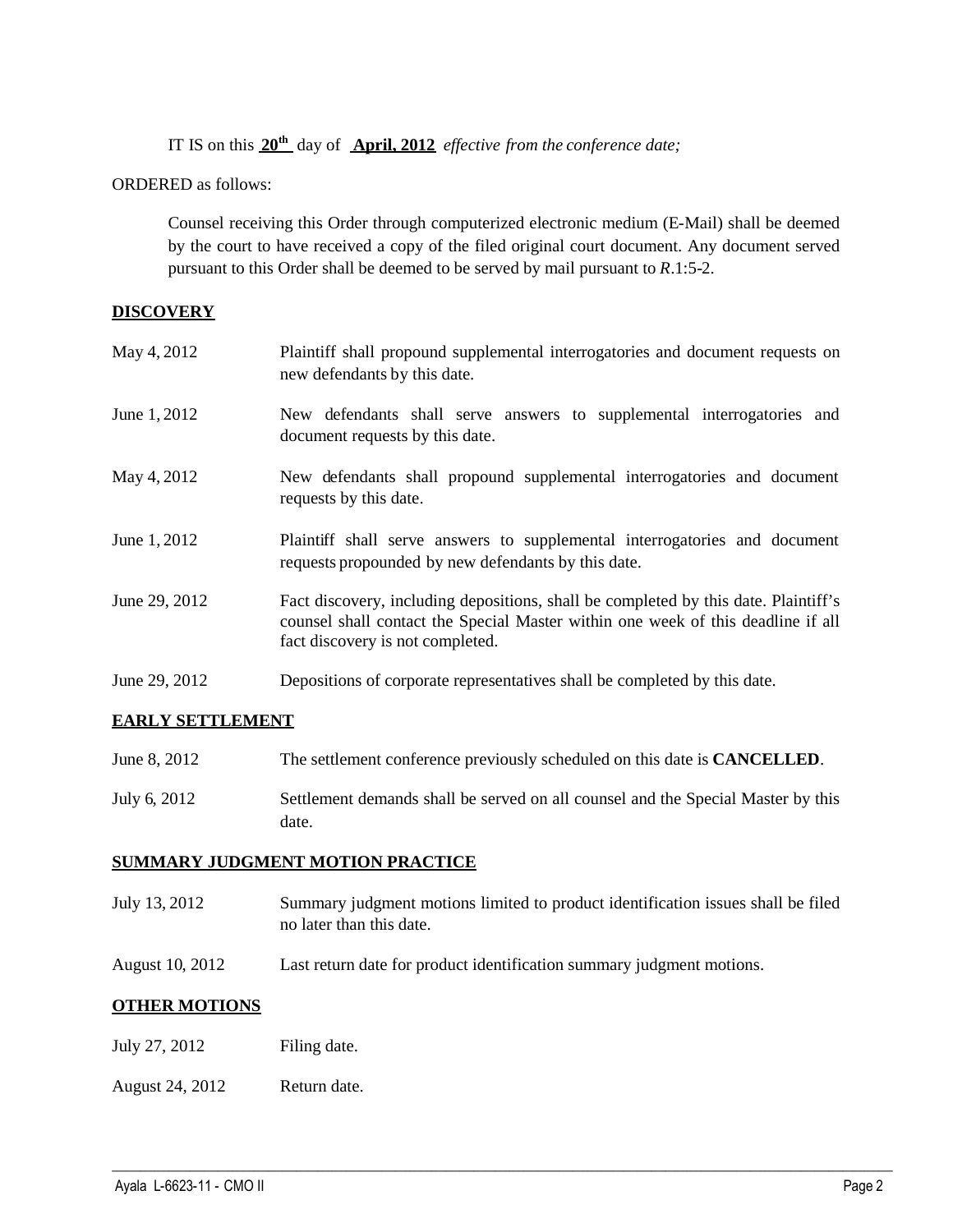### **MEDICAL DEFENSE**

| May 4, 2012    | Any defendant wishing to present a medical defense shall advise all counsel of its<br>intention by entering a Notice of Appearance of Defense Medical Counsel by this<br>date. Any defendant who does not file such an appearance by this date may be<br>foreclosed from asserting a medical defense. |
|----------------|-------------------------------------------------------------------------------------------------------------------------------------------------------------------------------------------------------------------------------------------------------------------------------------------------------|
| April 30, 2012 | Plaintiff is to arrange for the transfer of pathology specimens and x-rays, if any,<br>to Caruso Smith by this date.                                                                                                                                                                                  |
| July 16, 2012  | Defendants shall identify its medical experts and serve medical expert reports, if<br>any, by this date.                                                                                                                                                                                              |

### **LIABILITY EXPERT REPORTS**

- July 31, 2012 Plaintiff shall identify its liability experts and serve liability expert reports or a certified expert statement by this date or waive any opportunity to rely on liability expert testimony.
- August 31, 2012 Defendants shall identify its liability experts and serve liability expert reports, if any, by this date or waive any opportunity to rely on liability expert testimony.

### **ECONOMIST EXPERT REPORTS**

- July 31, 2012 Plaintiff shall identify its expert economists and serve expert economist report(s), if any, by this date or waive any opportunity to rely on economic expert testimony.
- August 31, 2012 Defendants shall identify its expert economists and serve expert economist report(s), if any, by this date or waive any opportunity to rely on economic expert testimony.

### **EXPERT DEPOSITIONS**

September 14, 2012 Expert depositions shall be completed by this date. To the extent that plaintiff and defendant generic experts have been deposed before, the parties seeking that deposition in this case must file an application before the Special Master and demonstrate the necessity for that deposition. To the extent possible, documents requested in a deposition notice directed to an expert shall be produced three days in advance of the expert deposition. The expert shall not be required to produce documents that are readily accessible in the public domain.

### **PRE-TRIAL AND TRIAL**

September 6, 2012 @ 1:30pm Final settlement conference. All defense counsel shall appear with authority to negotiate settlement and have a representative authorized to negotiate settlement available by phone. Any request to be excused from the settlement conference shall be made to the Special Master no later than 4:00pm of the day prior to the conference.

 $\_$  ,  $\_$  ,  $\_$  ,  $\_$  ,  $\_$  ,  $\_$  ,  $\_$  ,  $\_$  ,  $\_$  ,  $\_$  ,  $\_$  ,  $\_$  ,  $\_$  ,  $\_$  ,  $\_$  ,  $\_$  ,  $\_$  ,  $\_$  ,  $\_$  ,  $\_$  ,  $\_$  ,  $\_$  ,  $\_$  ,  $\_$  ,  $\_$  ,  $\_$  ,  $\_$  ,  $\_$  ,  $\_$  ,  $\_$  ,  $\_$  ,  $\_$  ,  $\_$  ,  $\_$  ,  $\_$  ,  $\_$  ,  $\_$  ,